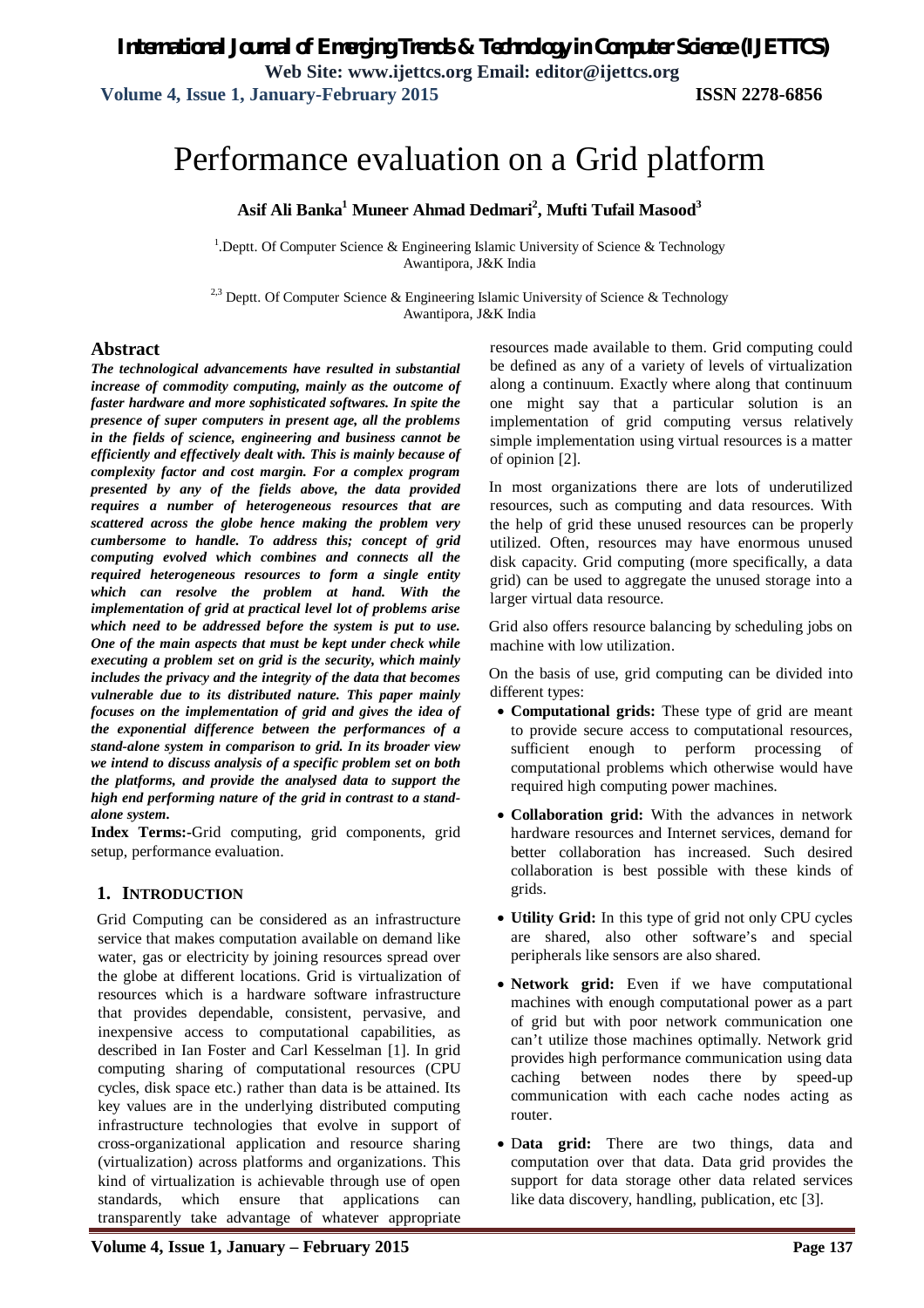# *International Journal of Emerging Trends & Technology in Computer Science (IJETTCS)* **Web Site: www.ijettcs.org Email: editor@ijettcs.org**

# **Volume 4, Issue 1, January-February 2015 ISSN 2278-6856**

**Globus:** A software infrastructure that enables applications to handle distributed, heterogeneous computing resources as a single virtual machine. The Globus project is a U.S. multi-institutional research effort that seeks to enable the construction of computational grids. A computational grid, in this context, is a hardware and software infrastructure that provides dependable, consistent, and pervasive access to high-end computational capabilities, despite the geographical distribution of both resources and users. Globus is constructed as a layered architecture in which high-level global services are built upon essential low-level core local services. The Globus toolkit is modular, and an application can exploit Globus features, such as resource management or information infrastructure, without using the Globus communication libraries [4].

**SETI@HOME:** The seminal Internet distributed computing project, SETI@home, originated at the University of California at Berkeley. SETI stands for the "Search for Extra-terrestrial Intelligence," and the project's focus is to search for radio signal fluctuations that may indicate a sign of intelligent life from space. SETI@home is the largest, most successful Internet distributed computing project to date. Launched in May 1999 to search through signals collected by the Arecibo Radio Telescope in Puerto Rico (the world's largest radio telescope) [5].

# **2. IMPLEMENTATION**

For realizing grid following steps should be taken into consideration:

- 1 Integration and communication of various individual software and hardware components to act like a single system.
- 2 Implementation of middle-ware so that the resource sharing and access becomes secure.
- 3 Development of grid tools so that grid applications and resources can be easily monitored and managed.
- 4 Developing applications that can be used to take the advantages of resources available in grid [6].

#### **The components required to establish a grid are:**

**Grid Fabric:** It includes geographically distributed and accessible from anywhere on the Internet resources. It comprises computers (workstations or PC's running on different operating systems), databases, networks, resource management systems such as LSF, CONDOR or PBS and sensors or special scientific devices.

**Grid Middle-ware:** It acts as intermediator between components of software with the applications, allowing them to communicate. It is made up of services sets such as remote process management, co-allocation of resources, information exchange, and security. Interoperability between two or more networked computers is enabled by grid middleware with the help of common protocols.

**Grid Tools:** These tools helps in realizing grid, developing grid enabled applications and brokers that acts as user agents which can manage or schedule computational resources across grid.

**Grid Applications and Portals:** Grid portals provide us user interface for accessing grid services. It can be used for submission of jobs and getting result back in grid environment [7].

While creating the grid environment, we walked through the following processes/tasks

- 1)Globus Toolkit Configuration: The Globus Toolkit is an open source software toolkit used for building computational grids and grid based applications. It allows sharing of computing power, databases, and other tools securely online across corporate, institutional and geographic boundaries without sacrificing local autonomy. It is being developed by the Globus Alliance. It is widely used as a basis for grid implementations all over the world, including Grid Ireland. The Globus toolkit has a modular design which contains at its core an implementation of the Open Grid Services Infrastructure (OGSI) specification. Globus provides resource management, data management and information services. Built upon this, there is a security infrastructure which provides security at a message level as well as authentication and authorization [8].
- 2)Network Setup: Configuring DNS: Domain Name System (DNS) converts the name of website (www.gridboss.mquad.com) to an IP address (192.168.0.6). This is important, because the IP address of a Web site's server, not the Web site's name, is used in routing traffic over the Internet. Everyone in the world has a first name and a last, or family, name. The same thing is true in the DNS world: A family of Web sites can be loosely described a domain. For example, the domain linuxhomenetworking.com has a number of children, such as www.linuxhomenetworking.com and mail.linuxhomenetworking.com for the Web and mail servers, respectively. The DNS queries from remote machines can be responded by BIND. It is an acronym for the Berkeley Internet Name Domain project, which is a group that maintains the DNSrelated software suite that runs under Linux [9].
- 3)Security Implementation: For implementing security in grid environment one must consider the following security aspects.
- Authentication: Is the process by which a resource or user's identity is verified. It is extremely important to correctly establish the correct identity of an entity.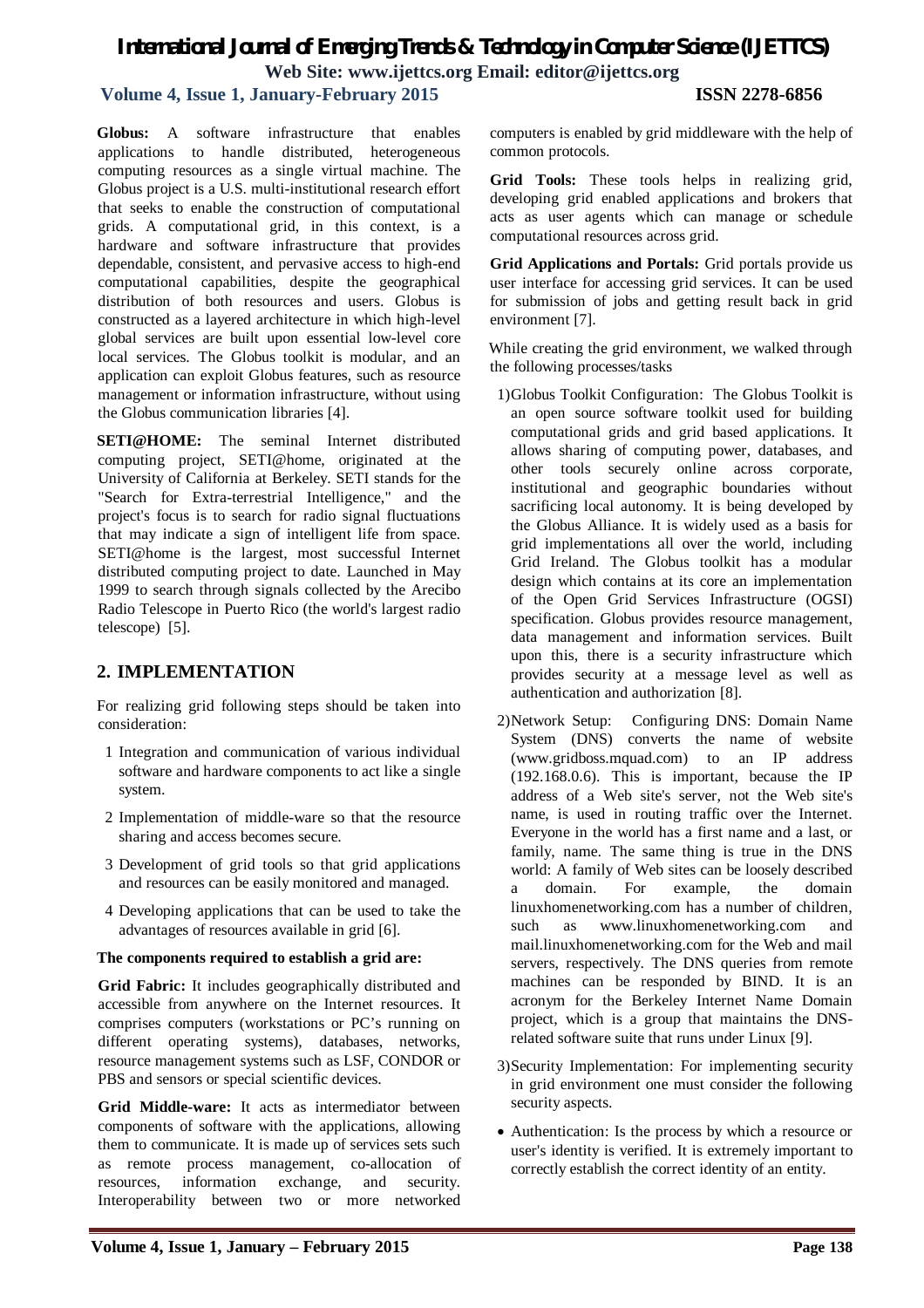# *International Journal of Emerging Trends & Technology in Computer Science (IJETTCS)* **Web Site: www.ijettcs.org Email: editor@ijettcs.org**

### **Volume 4, Issue 1, January-February 2015 ISSN 2278-6856**

- Authorization: Once the identity of an entity is correctly established authorization is used to find what actions the entity is entitled to perform.
- Encryption: Any data passing over public networks is open to be intercepted. A sniffer has the ability to listen in on this data and extract sensitive information as well as usernames and passwords. To avoid this encryption is used to encrypt all transmissions. To a party sniffing the data it would appear as garbage.
- Data Integrity: This involves ensuring that the integrity of the data transferred across the Grid is maintained. This is extremely important in guaranteeing accurate results from jobs.
- Data Confidentiality: A lot of grid applications involve processing data. In many cases where this data is of a sensitive nature it is imperative to ensure that only those authorized to view this data be allowed.
- Single Sign On and Delegation: It is often the case that an entity A will act on behalf of entity B and will need to contact another entity C on B's behalf. Delegation of entities' credentials enables this to be possible [10, 11].

The attempt to fulfill these security requirements systems based on the Public Key Infrastructure (PKI) were used. The Globus Toolkit offers a Grid Security Infrastructure (GSI) that provides a PKI based security system that can be used to address most of the security problems encountered when dealing with grids [12].

For the Globus toolkit, X509 certificates were used for authenticating users, hosts and resources. This package uses OpenSSL commands to create public and private keys for the Certifying Authority (CA) [11].

### **3. RESULT**

The implemented grid system is analyzed to see how it performs in contrast with stand-alone system. The performance of both the systems can be analyzed by the time taken for a job (operation) to get completed. Difference between the times taken by two systems to complete a job can be evaluated by:

$$
t_d = t_s - t_g \tag{1}
$$

where  $t_s$  is the time taken by stand-alone system to complete the job,  $t_g$  is the time taken by grid system to complete the job, and  $t_{d}$  is the difference of time taken by the grid system and the stand-alone system to get job completed.

#### **The jobs (operations) this paper is focused on are:**

Copy operation: In this operation different set of data of varying size has been copied from one location to another on the same system both by the grid and stand-alone system. As shown in Fig1. the time taken by a standalone system for carrying out the copy operation is more than that taken by the grid system for the same job because in grid, computational power of different systems are utilized for carrying out the operation.

TABLE.1 REPRESENTS THE TIME TAKEN BY GRID AND STAND ALONE SYSTEM TO COPY THE DATA OF DIFFERENT SIZES.

| Time Taken By A<br><b>Stand Alone</b><br>System(In Sec)(Ts) | <b>Time Taken In</b><br>Grid(In Sec)(Tg) | Size(In GB) |
|-------------------------------------------------------------|------------------------------------------|-------------|
| 0.86                                                        | 0.79                                     | 0.1457      |
| 1.452                                                       | 1.252                                    | 0.1958      |
| 13.236                                                      | 7.134                                    | 0.3730      |
| 14.121                                                      | 10.975                                   | 0.5689      |
| 27.049                                                      | 25.59                                    | 0.746       |
| 31.023                                                      | 28.263                                   | 0.7649      |
| 41.999                                                      | 45.649                                   |             |
| 50.979                                                      | 47.32                                    | 1.4         |
| 92.596                                                      | 86.081                                   | 2           |
| 135.42                                                      | 129.26                                   | 3           |
| 180.13                                                      | 174.46                                   | 4           |
| 220.56                                                      | 201.16                                   | 4.8         |
| 355.12                                                      | 345.79                                   | 8           |
| 1661.68                                                     | 1499.36                                  | 15.5        |
| 3265.68                                                     | 2956.66                                  | 32          |



Fig1.Copy operation submitted to stand alone system and

From graph shown on Fig 1, it is evident that the copy operation processed on grid takes less time when compared with a standalone system.

ii) Tar operation: It is concerned with the archiving of different files into one compressed entity. On grid these different files are compressed using resources of multiple components so as to enhance the overall performance for carrying out the mentioned operation.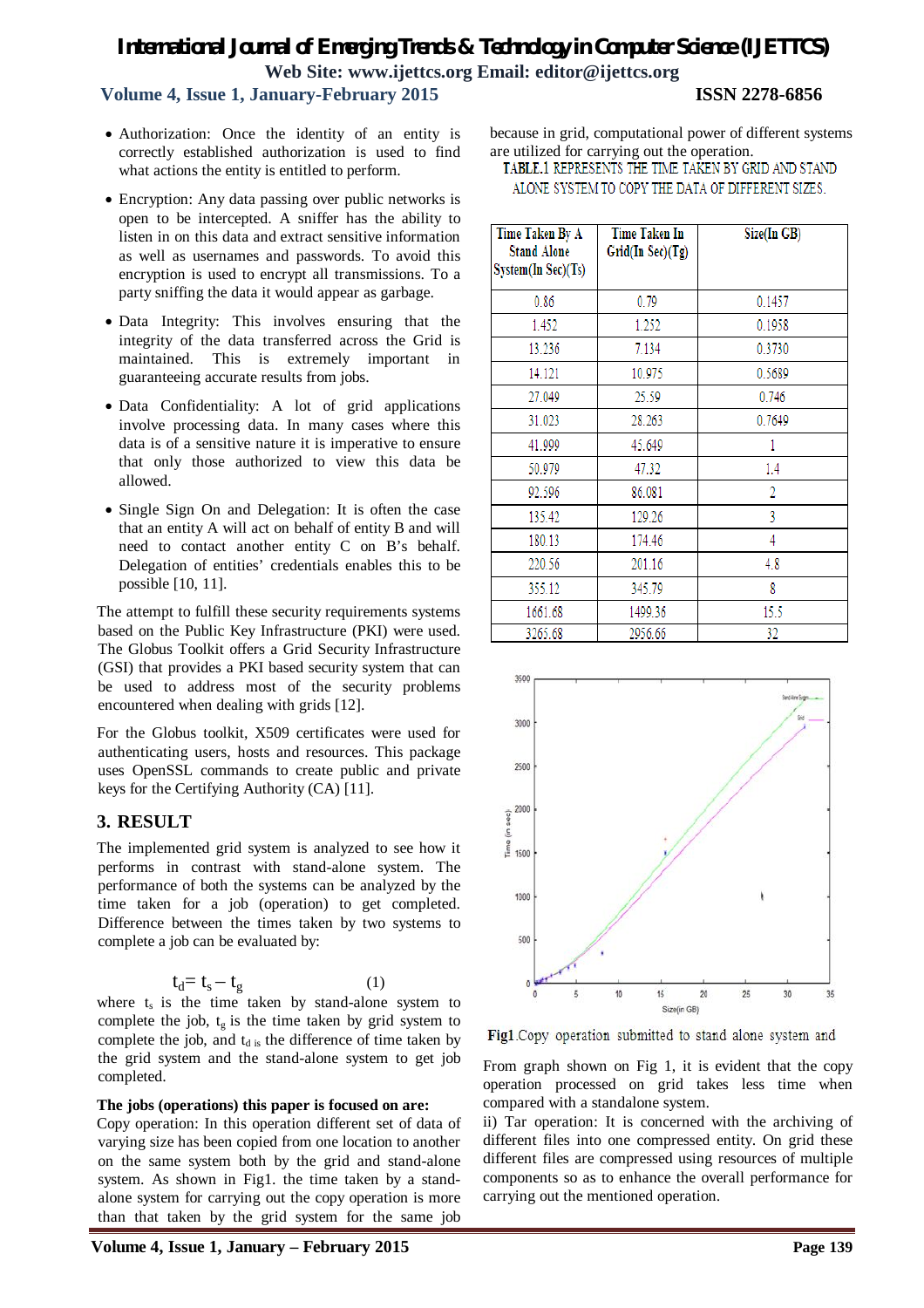# *International Journal of Emerging Trends & Technology in Computer Science (IJETTCS)* **Web Site: www.ijettcs.org Email: editor@ijettcs.org Volume 4, Issue 1, January-February 2015 ISSN 2278-6856**

Table.2 represents the time taken by grid and stand-alone

| Time Taken By A<br><b>Stand-Alone</b><br>System(InSec)(Ts) | Time Taken In<br>Grid(In Sec)(Ig) | Size(In GB) |
|------------------------------------------------------------|-----------------------------------|-------------|
| 0.032                                                      | 0.028                             | 0.0079      |
| 1.448                                                      | 0.475                             | 0.1457      |
| 1.754                                                      | 1.542                             | 0.1958      |
| 7.542                                                      | 7.139                             | 0.3730      |
| 12.045                                                     | 11.477                            | 0.5689      |
| 27.233                                                     | 24.212                            | 0.7649      |
| 38.145                                                     | 35.968                            | 1           |
| 57.19                                                      | 50.15                             | 1.4         |
| 100.011                                                    | 95.79                             | 2           |
| 147.56                                                     | 140.67                            | 3           |
| 192.16                                                     | 182.76                            | 4           |
| 236.06                                                     | 217.56                            | 4.8         |
| 370.72                                                     | 352.16                            | g           |
| 1168.21                                                    | 989.32                            | 15.5        |
| 2502                                                       | 1573                              | 32          |



Fig.2 Tar operation submitted to stand-alone system and grid.

Fig 2 clearly signifies that performance of operation on the stand-alone system is less than the same operation performed on the grid.

iii) Untar Operation: It deals with expansion of a compressed file back into its original form. The decompression is done over different machines by the distribution of the compressed data on the grid and then collected to form the original. The comparison of performing the operation on both the platforms reviewed that the Untar operation on the stand-alone system took more time than the same operation done on the same file on the grid.

| TABLE.3 REPRESENTS THE TIME TAKEN BY GRID AND   |
|-------------------------------------------------|
| STAND-ALONE SYSTEM FOR DOING UNTAR OPERATION ON |
| DIFFERENT SIZES OF DATA                         |

| Time Taken By A Stand-<br>Alone System(In Sec)(Ts) | <b>Time Taken In</b><br>Grid(InSec)(Tg) | Size(In GB)    |
|----------------------------------------------------|-----------------------------------------|----------------|
| 0.046                                              | 0.027                                   | 0.0079         |
| 1.855                                              | 0.510                                   | 0.1457         |
| 2.301                                              | 1.627                                   | 0.1958         |
| 8.403                                              | 7.564                                   | 0.3730         |
| 29.56                                              | 27.52                                   | 0.5689         |
| 38.145                                             | 34.331                                  | 0.7649         |
| 47.230                                             | 42.778                                  |                |
| 65.45                                              | 58.65                                   | 1.4            |
| 107.517                                            | 99.70                                   | $\overline{2}$ |
| 158.77                                             | 150.76                                  | 3              |
| 199.79                                             | 187.66                                  | 4              |
| 249.24                                             | 238.56                                  | 4.8            |
| 395.96                                             | 360.23                                  | 8              |
| 1405.11                                            | 1107.56                                 | 15.5           |
| 2030                                               | 1803                                    | 32             |



Fig 3 . Untar operation submitted to stand-alone system and grid

In consideration to Fig 3, it is consistent that grid performs faster than a standalone system.

When compared, the results of operations done on both the system, it is concluded that grid does no doubt perform a specific task much faster than the same operation performed on the stand alone system. These operations being COPY, TAR and UNTAR.

This can be verified by calculating the average time taken by the stand alone system and the grid system in TAR, UNTAR and COPY operations individually (The average time taken by grid  $(t<sub>g</sub>)$  being 6091.905 sec, 4862.11 sec, 5648.377 sec for copy, tar and untar operations respectively and the time taken by stand alone system  $(t<sub>s</sub>)$ being 5559.744 sec, 3682.251 sec, 4210.477 sec for copy, tar and untar operations respectively). Substituting the values of each in equation I:

#### **COPY operation:**

 $t<sub>d</sub> = 6091.905 - 5559.744 = 532.161$  sec